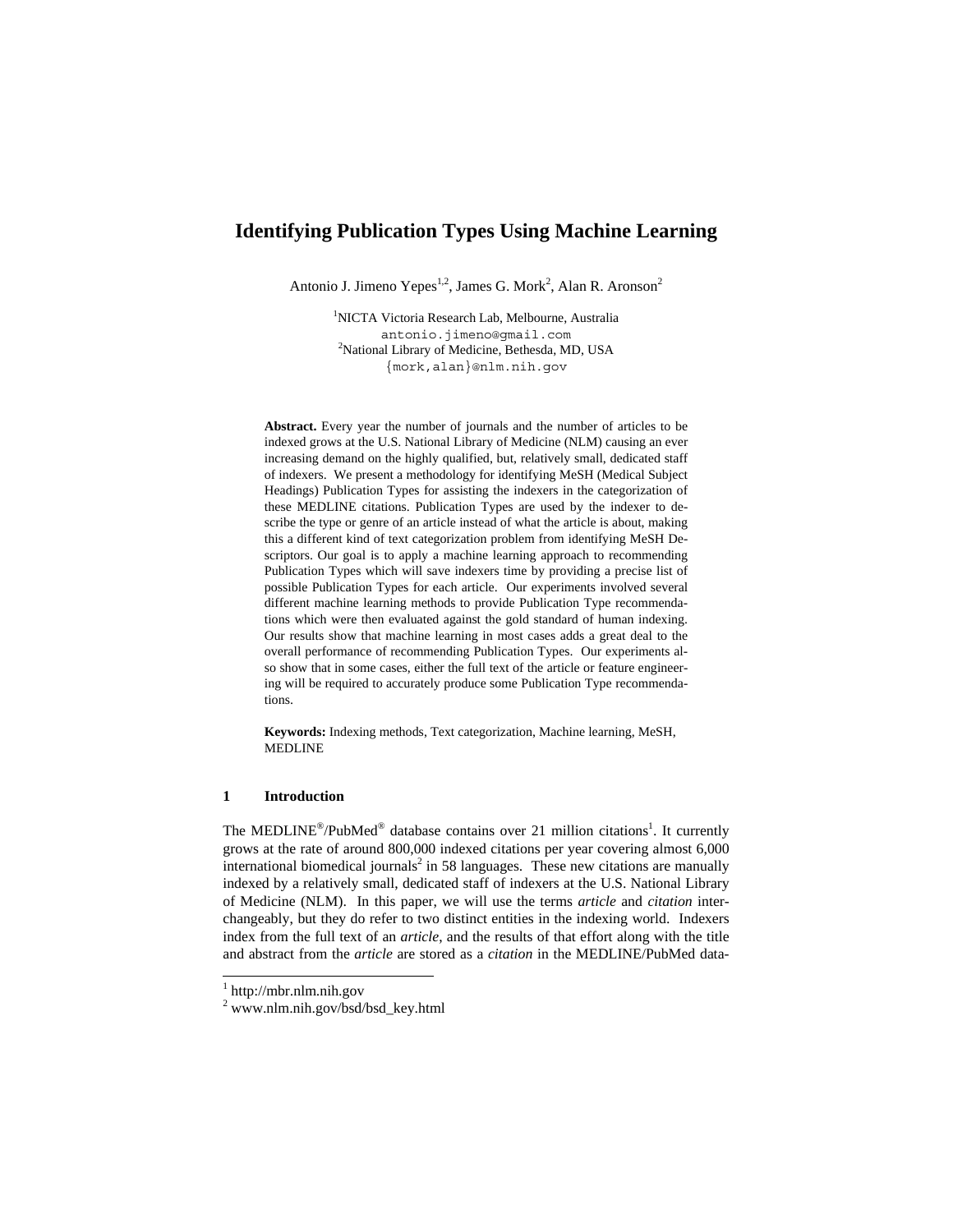base. The indexers use the Medical Subject Headings (MeSH®)  $3$ controlled vocabulary to summarize the central points of full text articles. The 2013 MeSH vocabulary consists of 26,853 MeSH Descriptors<sup>4</sup> which are further qualified by a set of 83 Mesh Qualifiers (Subheadings). For example, *Aspirin/therapeutic use* illustrates the MeSH Descriptor *Aspirin* being qualified by the MeSH Qualifier *therapeutic use* showing that the article is not about *Aspirin* in general, but, more specifically about the *therapeutic uses* of *Aspirin*. There are also 214,816 Supplementary Concepts available to the indexer for detailing important chemicals, drugs, or proteins identified in the articles. In addition to summarizing the main points of each article, the indexer is also responsible for other curation tasks such as assigning one or more Publication Types which define the genre of the article.

Publication Types  $(PTs)$ <sup>5</sup> are a special type of MeSH Heading that are used to indicate what an article is rather than what it is about. There are 61 PTs identified in the four MeSH Publication Characteristics (V) Tree top-level sub-trees that the indexers typically use. These four sub-trees describe a wide range of document types or genres for PTs: *Publication Components [V01]* (e.g., Architectural Drawings), *Publication Formats [V02]* (e.g., Eulogies), *Study Characteristics [V03]* (e.g., Clinical Trial), and *Support of Research [V04]* (U.S. Government and non-U.S. Government) with some PTs included in multiple sub-trees. Multiple PTs can be assigned to the same article by the indexer.

The ever increasing demand for indexing (502,056 indexed in 2002 to 760,903 indexed in 2012, and with NLM expecting to index over one million articles annually within a few years) is a growing and burdensome workload in a time of dwindling resources. NLM created the NLM Indexing Initiative (II) [1] project to explore indexing methodologies that could assist indexers by providing tools to increase their productivity while maintaining their high quality of indexing. The II project has previously shown that the right tools can help significantly reduce the amount of time required to manually index articles: MetaMap [2] identifying Unified Medical Language System (UMLS) ® concepts in biomedical text, the NLM Medical Text Indexer (MTI) [3] providing indexing recommendations and acting as a First Line Indexer for a select number of journals, and our previous success with machine learning providing recommendations for twelve of the most commonly used MeSH Check Tags [4,5] in MTI with an 80% success rate.

In 2004, testing MTI's PT recommendations showed that MTI was not very good at the task, as shown in Table 1. MTI has two main methods of summarizing what a citation is about: MetaMap Indexing (MMI) [2] and the PubMed Related Citations (PRC) [6] algorithm. MMI analyzes the citation identifying Unified Medical Language System (UMLS) concepts that best match the text of the citation. MTI then maps these UMLS concepts to the MeSH vocabulary using the Restrict-to-MeSH [7]

<sup>3</sup> http://www.nlm.nih.gov/pubs/factsheets/mesh.html

<sup>4</sup> http://www.nlm.nih.gov/mesh/intro\_record\_types.html

<sup>5</sup> http://www.nlm.nih.gov/mesh/pubtypes.html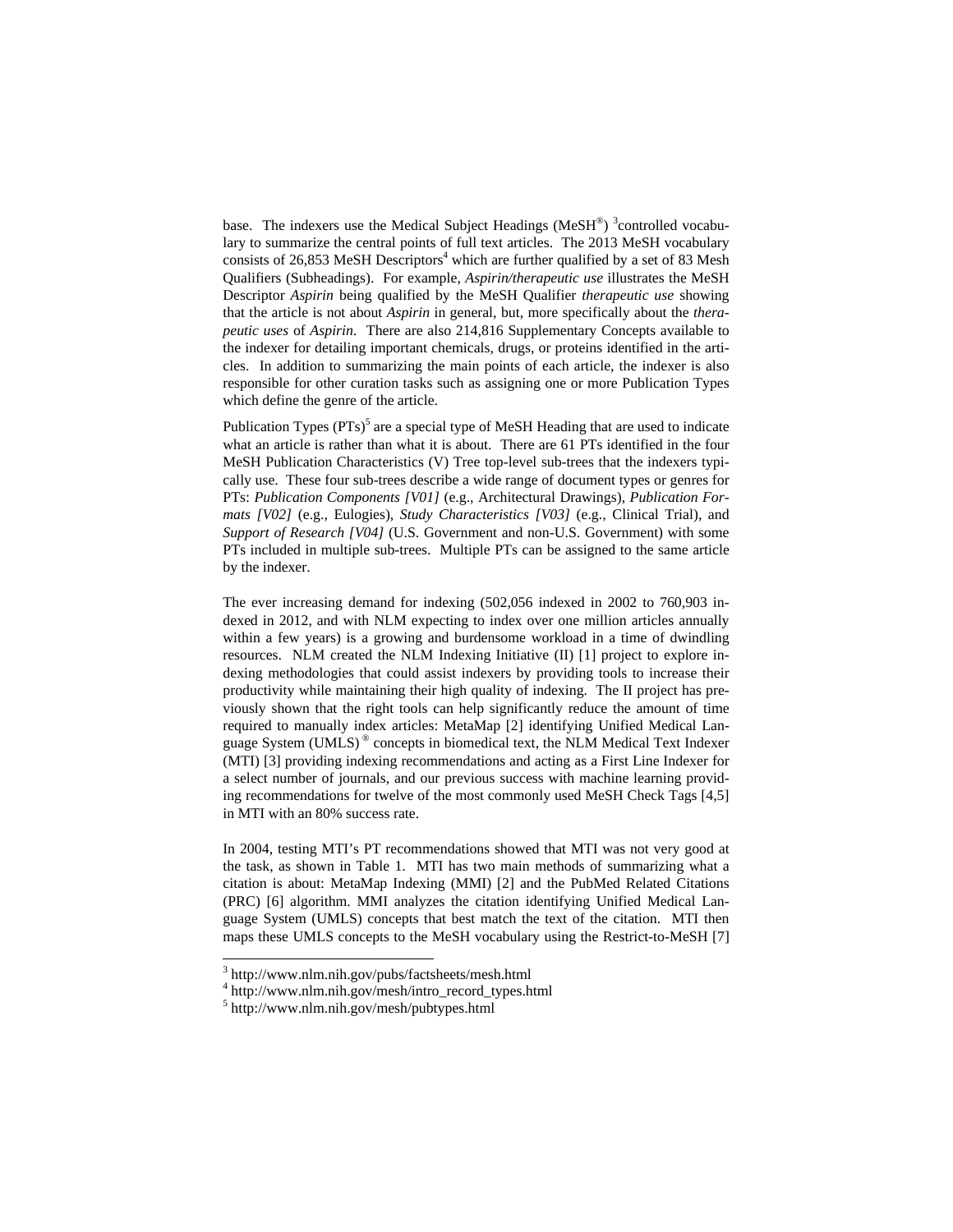mappings, which are based primarily on the semantic relationships of the UMLS concepts. The PRC algorithm is a modified k-NN algorithm which relies on document similarity to identify potentially relevant MeSH Descriptors. Both of the MTI methods are focused on summarizing the contents of the citation and not on analyzing the type of document being processed which accounts for MTI's poor performance with PTs. MTI performed so poorly on PTs that it was not used for 46 of the 61 PTs from the beginning, and we stopped recommending the remaining 15 PTs altogether on November 10, 2004.

Table 1 shows the MTI performance as of November 10, 2004 for the fifteen PTs that MTI was recommending at the time. This was a time of transition where some MeSH Descriptors were being designated as Publication Types, so the vast majority of these fifteen terms were actually MeSH Descriptors transitioning to Publication Types; they are denoted as MP in the Type column. Table 1 also shows the frequency of each term being used by the human indexer (Index), recommended by MTI (MTI), where the two matched (Match), Precision (P), Recall (R), and  $F_1$  measure for each of the fifteen terms. Four of these fifteen terms (*Congresses*, *English Abstract*, *In Vitro*, and *Meta-Analysis*) are included in our current study and are highlighted in the table. Congresses performs the best of these four with an  $F_1$  of 0.3397, while *English Abstract* has by far the best Precision (1.0000) with a correspondingly poor Recall (0.0005). Both *Meta-Analysis* and *In Vitro* have similar results with very high Recalls (0.8403 and 0.9969, respectively) and very low Precisions (0.1590 and 0.0917, respectively).

| <b>Term</b>                      | <b>Type</b> | <b>Index</b>   | MTI            | <b>Match</b> | P      | R      | ${\bf F_1}$ |
|----------------------------------|-------------|----------------|----------------|--------------|--------|--------|-------------|
| <b>Bibliography</b>              | MP          | 48             | 1,009          | 24           | 0.0238 | 0.5000 | 0.0454      |
| Biography                        | MP          | 920            | 37             | 18           | 0.4865 | 0.0196 | 0.0376      |
| Congresses                       | <b>MP</b>   | 209            | 521            | 124          | 0.2380 | 0.5933 | 0.3397      |
| Directory                        | PT          | 3              | $\overline{4}$ | $\Omega$     | 0.0000 | 0.0000 | 0.0000      |
| <b>Duplicate Publication</b>     | MP          | 1              | 99             | 1            | 0.0101 | 1.0000 | 0.0200      |
| <b>English Abstract</b>          | <b>MP</b>   | 1,954          | 1              | 1            | 1.0000 | 0.0005 | 0.0010      |
| <b>Evaluation Studies</b>        | MP          | 1,317          | 4,245          | 384          | 0.0905 | 0.2916 | 0.1381      |
| <b>Government Publications</b>   | MP          | $\overline{0}$ | 12             | $\Omega$     | 0.0000 | 0.0000 | 0.0000      |
| In Vitro                         | <b>MP</b>   | 2,618          | 28,468         | 2,610        | 0.0917 | 0.9969 | 0.1679      |
| Legislation                      | MP          | 9              | 561            | 7            | 0.0125 | 0.7778 | 0.0246      |
| Meta-Analysis                    | <b>MP</b>   | 263            | 1,390          | 221          | 0.1590 | 0.8403 | 0.2674      |
| Multicenter Study                | PТ          | 192            | 51             | 34           | 0.6667 | 0.1771 | 0.2798      |
| Portraits                        | MP          | 495            | 1,553          | 443          | 0.2853 | 0.8949 | 0.4326      |
| <b>Retraction of Publication</b> | PT          | 6              | 51             | 5            | 0.0980 | 0.8333 | 0.1754      |
| Twin Study                       | PТ          | 21             | 26             | 18           | 0.6923 | 0.8571 | 0.7660      |
| <b>Overall</b>                   |             | 8,056          | 38,028         | 3,890        | 0.1023 | 0.4829 | 0.1688      |

**Table 1.** Historical MTI baseline performance for current Publication Types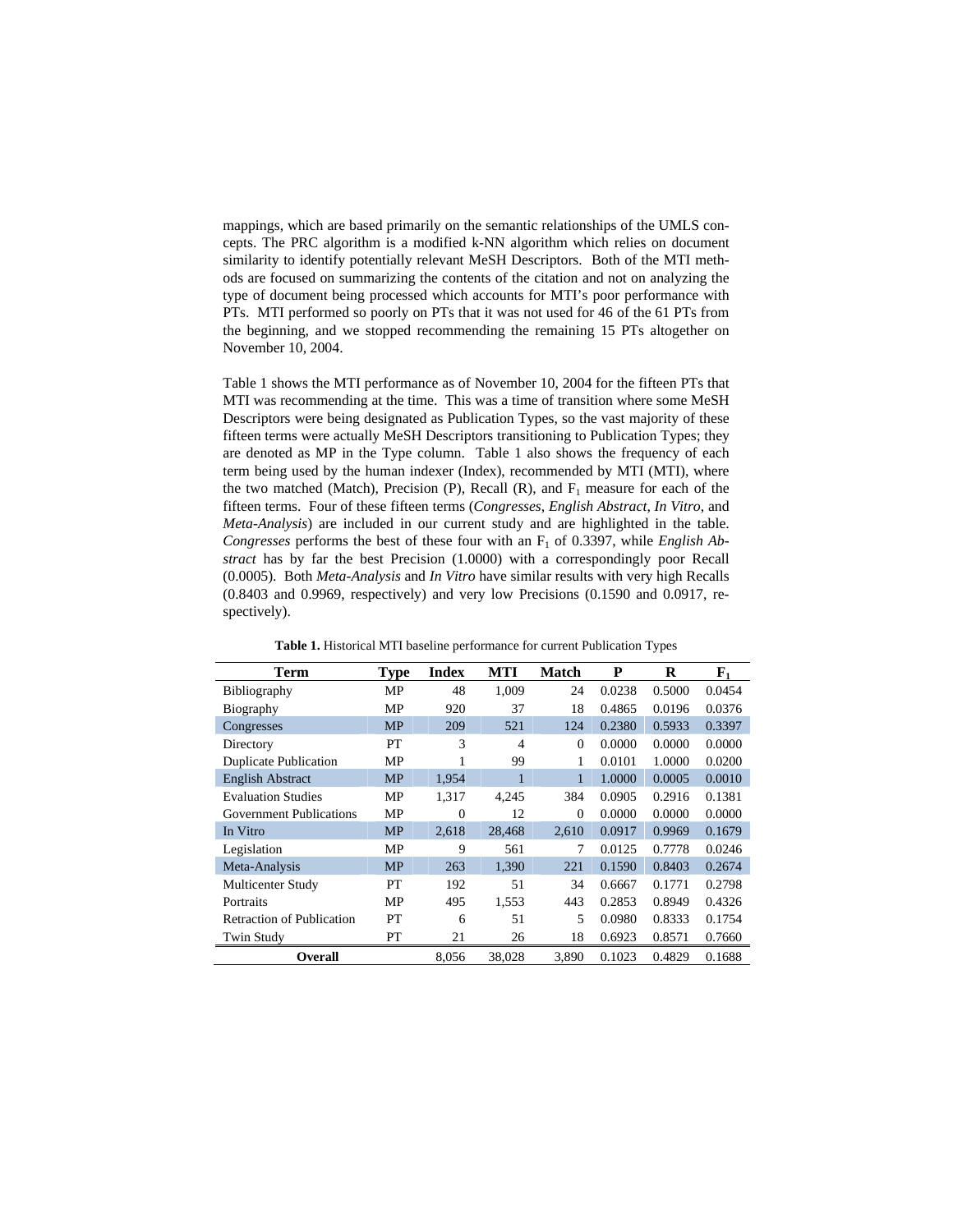Our goal now is to consider the task of recommending PTs as a text categorization task using machine learning, which could save indexers even more time by providing a precise list of possible PTs for each article. There is no previous work on using machine learning in the context of PTs, though review of existing work for MeSH indexing [4,5,8,9] illustrates many cases where machine learning has been applied effectively. In addition, a large corpus of indexed MEDLINE citations is available as training data. There are several challenges to our approach:

- 1. The indexers index from the full text of an article in making their determinations of which PTs to assign while we are currently limited by license restrictions to just the title and abstract found in the MEDLINE citation.
- 2. Inconsistency between MeSH indexers [10] due to different interpretations of the article and different understanding of MeSH could result in an inconsistent gold standard and provide less than optimal training for the algorithms.
- 3. Changes to the indexing policy over time can introduce inconsistencies in the machine learning training. For example, if we have trained with years 2010, 2011, and 2012 and a new Publication Type was added in 2011, we have the potential for inconsistencies in the 2010 training data due to articles that look like they should have the new Publication Type assigned, but, do not. To help limit this problem, we have created a training set with MEDLINE citations from the last three years.
- 4. 18 of the 61 Publications Types commonly used by the indexers are found in multiple Publication Characteristics MeSH tree sub-trees. For example, the Publication Type *Letter* appears in the *Publication Components* (V01) and *Publication Formats* (V02) sub-trees. This presents a possible ambiguity problem and at the very least introduces possibly confusing documents for the machine learning training.

## **2 Methods**

We have studied the use of various machine learning algorithms testing their ability to accurately recommend several different types of PTs for MEDLINE citations. We have selected the following ten PTs to see if we could provide reliable recommendations.

- **Case Reports**: Clinical presentations that eventually lead to a diagnosis.
- **Clinical Trial**: Work that is the report of a pre-planned clinical study.
- **Congresses**: Published records of the papers delivered at or issued on the occasion of individual congresses, symposia, and meetings.
- **Controlled Clinical Trial (CCT)**: Work consisting of a clinical trial involving one or more test treatments and at least one control treatment.
- **Editorial:** Work consisting of a statement of the opinions, beliefs, and policy of the editor or publisher of a journal.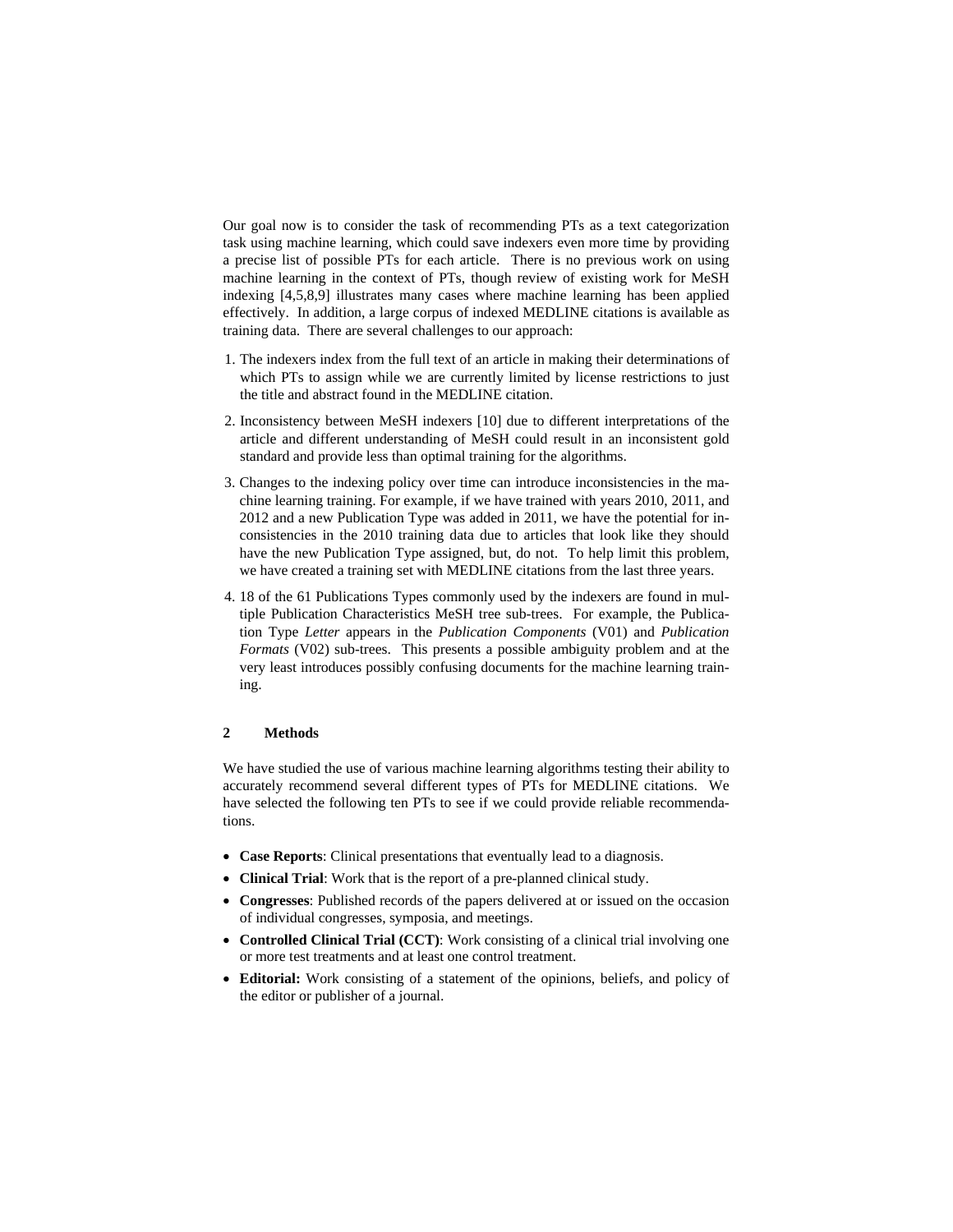- **English Abstract:** English Abstracts of foreign articles.
- **In Vitro:** Studies using excised tissues.
- **Meta-Analysis:** Work consisting of studies using a quantitative method of combining the results of independent studies.
- **Randomized Controlled Trial (RCT):** Similar to Controlled Clinical Trial, but requires that the treatments to be administered are selected by a random process.
- **Review:** An article or book published after examination of published material on a subject.

These ten PTs were selected because they represent some of the most frequently used PTs and provide a good cross category sample of the four Publication Characteristics MeSH tree sub-trees for PTs. We also limited our set to 10 PTs to facilitate training and evaluation.

As mentioned before, changes in the indexing policy can have a dramatic effect on how articles are indexed and can create inconsistencies in a large training corpus if special care is not taken. To reduce the chance of this, we have focused on the last three full indexing years using the 2012 MEDLINE Baseline. We used the Medline Baseline Repository Query Tool<sup>6</sup> to identify a list of PMIDs (PubMed Unique Identifiers) for Date Completed (date indexing was applied to the citation) ranging from January 1, 2009 to December 31, 2011. The Query Tool also allowed us to randomly divide the list of PMIDs into Training (2/3) and Testing (1/3) sets. We ended up with 1,784,061 randomly selected PMIDs for Training and 878,718 for Testing. Once we had the two lists of PMIDs, we extracted the actual citations from the 2012 MEDLINE Baseline in XML format for use with our MTI ML machine learning package<sup>7</sup>. The MTI ML package was developed as part of the Indexing Initiative effort to provide machine learning algorithms optimized for large text categorization tasks and capable of combining several text categorization solutions. It is available subject to the MetaMap Terms and Conditions<sup>8</sup>.

Certain types of articles require special indexing. For example, a *Comment On* article, which is an article commenting on a different article, is indexed by simply using the indexing from the originating article. For a *Review* type of article, the indexer uses fewer MeSH Headings that tend to be more general in nature than they would use for a non-Review article. For these reasons, when we assembled the final data set, we also filtered out the articles requiring special handling to create as clean a data set as possible. Specifically, we removed the following types<sup>9</sup> of articles from our data sets: *OLDMEDLINE*, *PubMed-not-MEDLINE*, articles with no indexing, *CommentOn*, *RetractionOf*, *PartialRetractionOf*, *UpdateIn*, *RepublishedIn*, *ErratumFor*,

 $6$  http://mbr.nlm.nih.gov

<sup>7</sup> http://ii.nlm.nih.gov/MTI\_ML/index.shtml

<sup>8</sup> http://metamap.nlm.nih.gov/MMTnCs.shtml

<sup>9</sup> http://www.nlm.nih.gov/bsd/licensee/elements\_alphabetical.html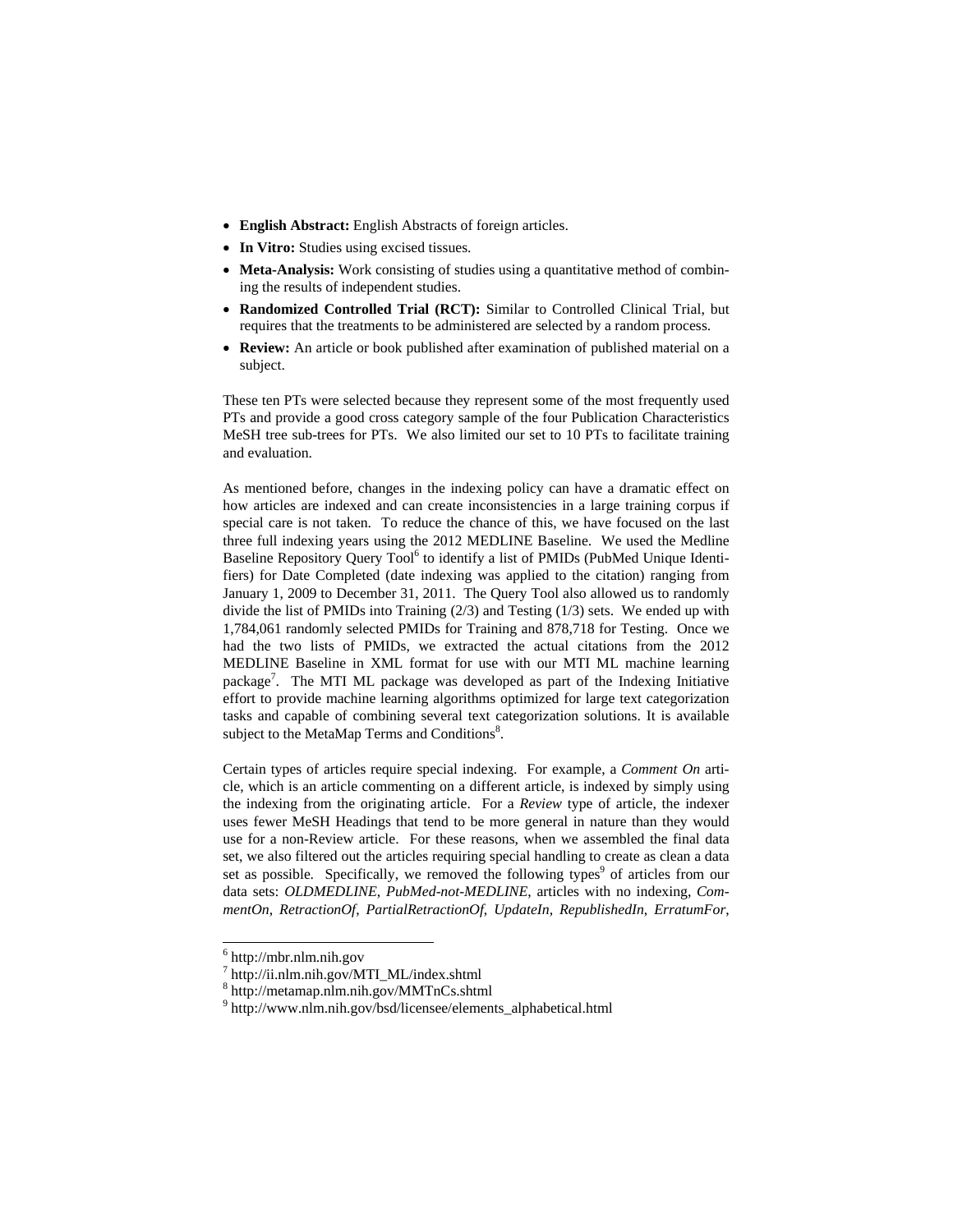and *ReprintOf*. This left us with 1,321,512 articles for Training and 651,617 articles for Testing. The data sets used for these experiments are available from our Indexing Initiative Data Sets and Test Collections web page $10$ .

The task of assigning PTs to a MEDLINE citation can be seen as a text categorization task [4,8], in which the PTs are the categories to be assigned. In our experiments, we have trained binary classifiers to predict if the article should be indexed with a given PT or not. We have selected several learning methods in these experiments focusing on learning methods that can be trained in a reasonable time due to the large number of citations under consideration. Among these methods are a linear SVM implementation based on Hinge Loss and Huber Loss and an implementation of AdaBoostM1 that uses decision trees as base learner. In addition, we have considered Naïve Bayes and Logistic regression from the Mallet<sup>11</sup> package.

SVM has been shown to perform well on text categorization tasks [11]. We have used an implementation of SVM with linear kernel based on Hinge loss and stochastic gradient descent and modified Huber loss proposed by Zhang's [12] work used by Yeganova et al. [13], which has been shown to improve the performance of Hinge loss in the case of very imbalanced training sets. It is a wide margin classifier with a quadratic loss function. We have restricted our study to linear kernels due to the size of our data sets, but it would be worth exploring efficient implementations for learning with more complex kernels.

One of the algorithms that we have extensively used is AdaBoostM1 (Ada) using an implementation of decision trees based on C4.5 as the base learning algorithm. In previous work, Ada had performed well on the Check Tags set [8,9], and we were interested in evaluating its performance with a larger, more diverse set of terms. Our implementation of C4.5 relies on binary features, which provide a more efficient implementation of the decision tree in terms of memory and time required for training.

The SVM and AdaBoostM1 implementations are available from the MTI ML pack $age<sup>12</sup>$ , which has been used in several MeSH indexing research efforts and has become part of the MTI system. The MTI ML tool is already configured to work with MEDLINE citations and provides several configuration options to deal with different MEDLINE citation fields. The MTI ML package has also been extended to export the preprocessing of the articles for use by the Mallet package using its  $SVMLight^{13}$  interface.

<sup>&</sup>lt;sup>10</sup> http://ii.nlm.nih.gov/DataSets/index.shtml#2013\_BioASQ

<sup>&</sup>lt;sup>11</sup> http://mallet.cs.umass.edu

<sup>&</sup>lt;sup>12</sup> http://ii.nlm.nih.gov/MTI\_ML/index.shtml

<sup>13</sup> http://svmlight.joachims.org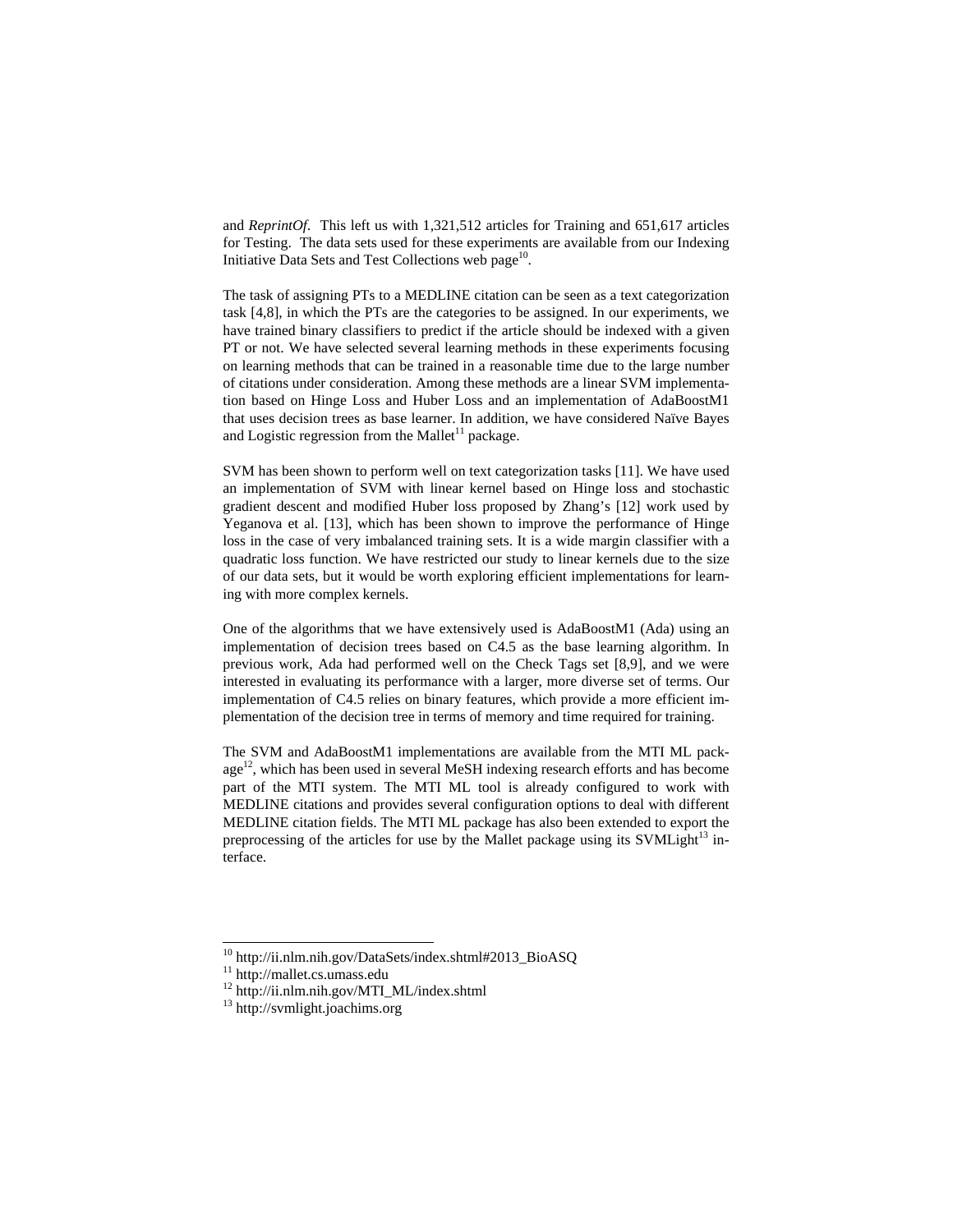# **3 Results**

Table 2 depicts all of the PTs involved in our current study, the frequency of their true positive occurrences in the Test set (Occurs), the associated abbreviation (Abbrev) used in Table 3, and the Baseline  $F_1$  where available from the earlier MTI results shown in Table 1.

| <b>Publication Type</b>          | <b>Occurs</b> | <b>Abbrev</b> | <b>Baseline</b> $F_1$ |
|----------------------------------|---------------|---------------|-----------------------|
| Case Reports                     | 51,037        | <b>CR</b>     |                       |
| Clinical Trial                   | 6,165         | CТ            |                       |
| Congresses                       | 1,954         | CO.           | 0.3397                |
| <b>Controlled Clinical Trial</b> | 1,727         | CC            |                       |
| Editorial                        | 11,519        | ED            |                       |
| <b>English Abstract</b>          | 46,471        | EA            | 0.0010                |
| In Vitro                         | 4,284         | IV            | 0.1679                |
| Meta-Analysis                    | 3,467         | <b>MA</b>     | 0.2674                |
| Randomized Controlled Trial      | 17,356        | RC            |                       |
| Review                           | 75.298        | RV            |                       |

**Table 2.** Baseline results and occurrences data for Publication Types test set and Table 3 Key

| <b>Method</b> | CR     | CT     | CO.    | cc     | <b>ED</b> | EA     | IV     | MA     | RC     | $\mathbf{R}\mathbf{V}$ |
|---------------|--------|--------|--------|--------|-----------|--------|--------|--------|--------|------------------------|
| Mhl           | 0.7948 | 0.1204 | 0.6997 | 0.0578 | 0.1452    | 0.5770 | 0.1549 | 0.7093 | 0.7464 | 0.7324                 |
| $Mhl-F$       | 0.8131 | 0.1153 | 0.6999 | 0.0624 | 0.5426    | 0.8198 | 0.1610 | 0.7231 | 0.7544 | 0.7512                 |
| $Mhl-B$       | 0.8291 | 0.0993 | 0.7113 | 0.0192 | 0.2290    | 0.6386 | 0.1146 | 0.7687 | 0.7840 | 0.7485                 |
| Mhl-BF        | 0.8377 | 0.0909 | 0.7024 | 0.0192 | 0.5584    | 0.8318 | 0.1100 | 0.7733 | 0.7911 | 0.7660                 |
| Sgd           | 0.8075 | 0.0058 | 0.6918 | 0.0103 | 0.0844    | 0.5898 | 0.0734 | 0.7410 | 0.7732 | 0.7579                 |
| Sgd-F         | 0.8258 | 0.0943 | 0.7004 | 0.0380 | 0.3461    | 0.8255 | 0.1505 | 0.7310 | 0.7683 | 0.7685                 |
| $Sgd-B$       | 0.8252 | 0.0870 | 0.7109 | 0.0182 | 0.1183    | 0.6425 | 0.1049 | 0.7742 | 0.7899 | 0.7582                 |
| Sgd-BF        | 0.8392 | 0.0836 | 0.7089 | 0.0181 | 0.4939    | 0.8343 | 0.1005 | 0.7727 | 0.7910 | 0.7699                 |
| NB            | 0.6985 | 0.0281 | 0.4508 | 0.0009 | 0.0910    | 0.4215 | 0.1056 | 0.3125 | 0.4936 | 0.6355                 |
| $NB-F$        | 0.7461 | 0.0032 | 0.0652 | 0.0000 | 0.0889    | 0.5180 | 0.0012 | 0.0005 | 0.2544 | 0.5452                 |
| $NB-B$        | 0.7007 | 0.0000 | 0.0882 | 0.0000 | 0.0148    | 0.0857 | 0.0000 | 0.0000 | 0.0999 | 0.4330                 |
| $NB-BF$       | 0.6747 | 0.0090 | 0.0652 | 0.0000 | 0.0443    | 0.2163 | 0.0000 | 0.0000 | 0.0533 | 0.3039                 |
| LR            | 0.8014 | 0.1319 | 0.6954 | 0.0754 | 0.1727    | 0.5918 | 0.1558 | 0.7100 | 0.7444 | 0.7466                 |
| $LR-F$        | 0.8155 | 0.1247 | 0.6989 | 0.0633 | 0.5469    | 0.8198 | 0.1586 | 0.7269 | 0.7581 | 0.7473                 |
| $LR-B$        | 0.8354 | 0.1116 | 0.7057 | 0.0280 | 0.2193    | 0.6357 | 0.1303 | 0.7655 | 0.7868 | 0.7592                 |
| LR-BF         | 0.8411 | 0.1075 | 0.7014 | 0.0269 | 0.5442    | 0.8359 | 0.1228 | 0.7702 | 0.7921 | 0.7736                 |
| Ada           | 0.8042 | 0.0575 | 0.6564 | 0.0102 | 0.2383    | 0.4180 | 0.0729 | 0.7518 | 0.7709 | 0.7088                 |
| Ada-F         | 0.8080 | 0.0534 | 0.6774 | 0.0191 | 0.4274    | 0.7852 | 0.0653 | 0.7507 | 0.7738 | 0.7164                 |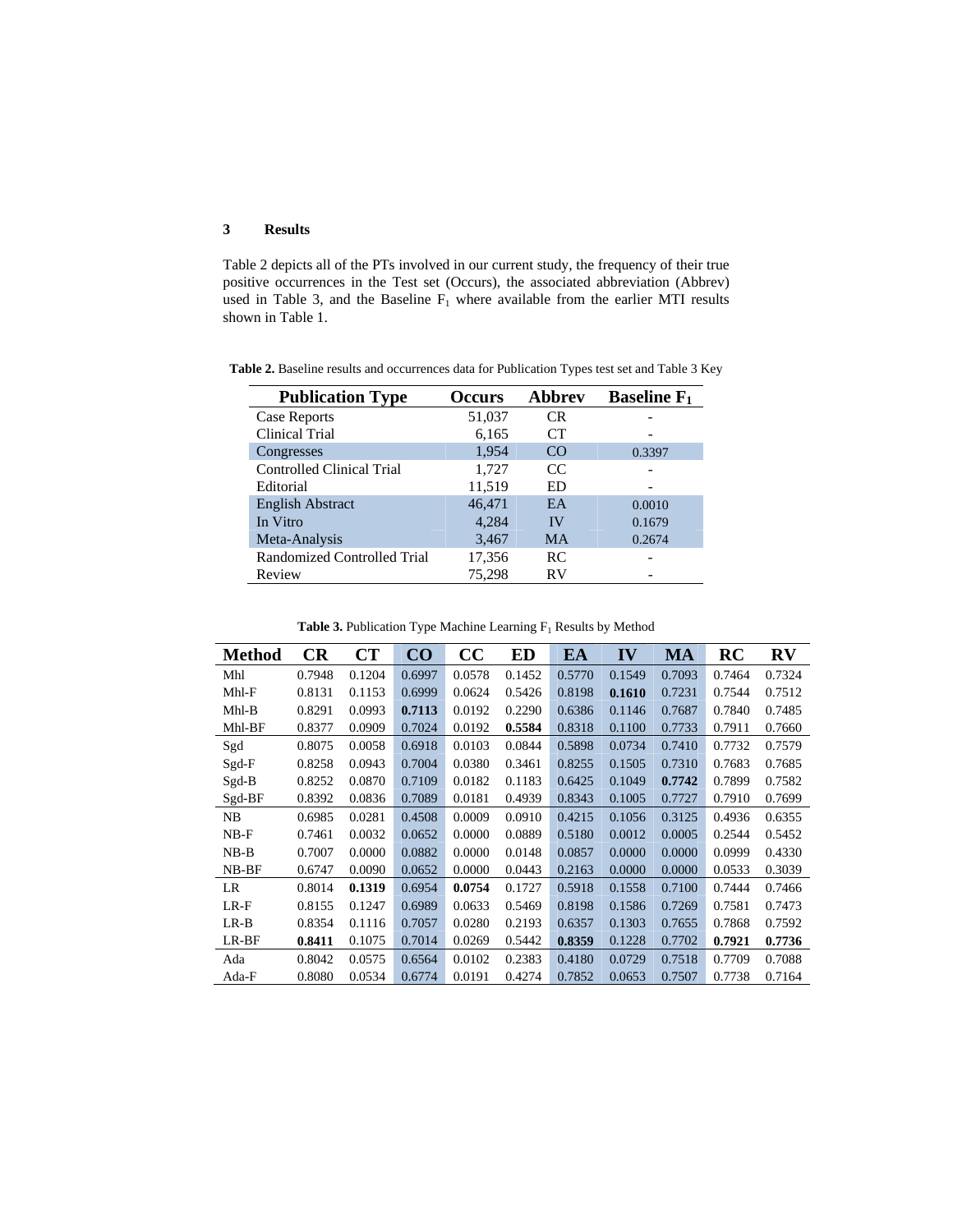Table 3 details the performance for each machine learning method on each of the PTs in our study. Please see Table 2 for the abbreviation used for each of the PTs. All results are  $F_1$  measures, and we have highlighted in bold the best performing method for each PT.

For each machine learning method, we trained with up to four different feature variations. In all the cases, we considered only Boolean features, either the feature appears in the citation or not:

- 1. Base method, which includes the text from the Title and Abstract fields. The text has been tokenized, lowercased, and no stemming was applied.
- 2. Base method plus added text features (-F). For the added text features, we also include the following fields to the default Title and Abstract fields for training: Journal Unique Identifier, Author Affiliations, Author Names, and Grant Agencies. Some of the features rely on either the authors or the institutions to be working on the same type of publications, which might change after some time. The plan is to retrain the learning algorithms to avoid any concept drift.
- 3. Base method plus bigrams (-B), and
- 4. Base method plus added text features plus bigrams (-BF).

Due to time constraints, AdaBoostM1 was only trained using the first two variations. We used five different machine learning methods: Modified Huber Loss (Mhl), Hinge Loss (Sgd), Naïve Bayes (NB), Logistic Regression (LR), and AdaBostM1 (Ada). So, in the table under methods, "Mhl-BF" means Modified Huber Loss using bigrams and added text features. We have also highlighted the four PTs (CO, EA, IV, and MA) where we have baseline results from early MTI performance. Even though not directly comparable, the difference in performance is quite significant.

For the four PTs that we have baseline performance information, we can see three have a dramatic improvement with machine learning: *Congresses* improves from 0.3397 to 0.7113 (+**109**%), *English Abstract* improves from 0.0010 to 0.8359 (+**835**%), and *Meta-Analysis* improves from 0.2674 to 0.7742 (+**190**%). Interestingly, *In Vitro* actually has a decrease in performance from 0.1679 to 0.1610 (-**4**%).

Mhl-BF and LR-BF have the best performance from the evaluated methods. These two classifiers have already shown better performance compared to other algorithms in existing work on MeSH indexing [4,5,8,9]. Adding features from the article fields seems to improve the performance compared with using only the Title and Abstract fields. Using bigrams slightly improves the performance.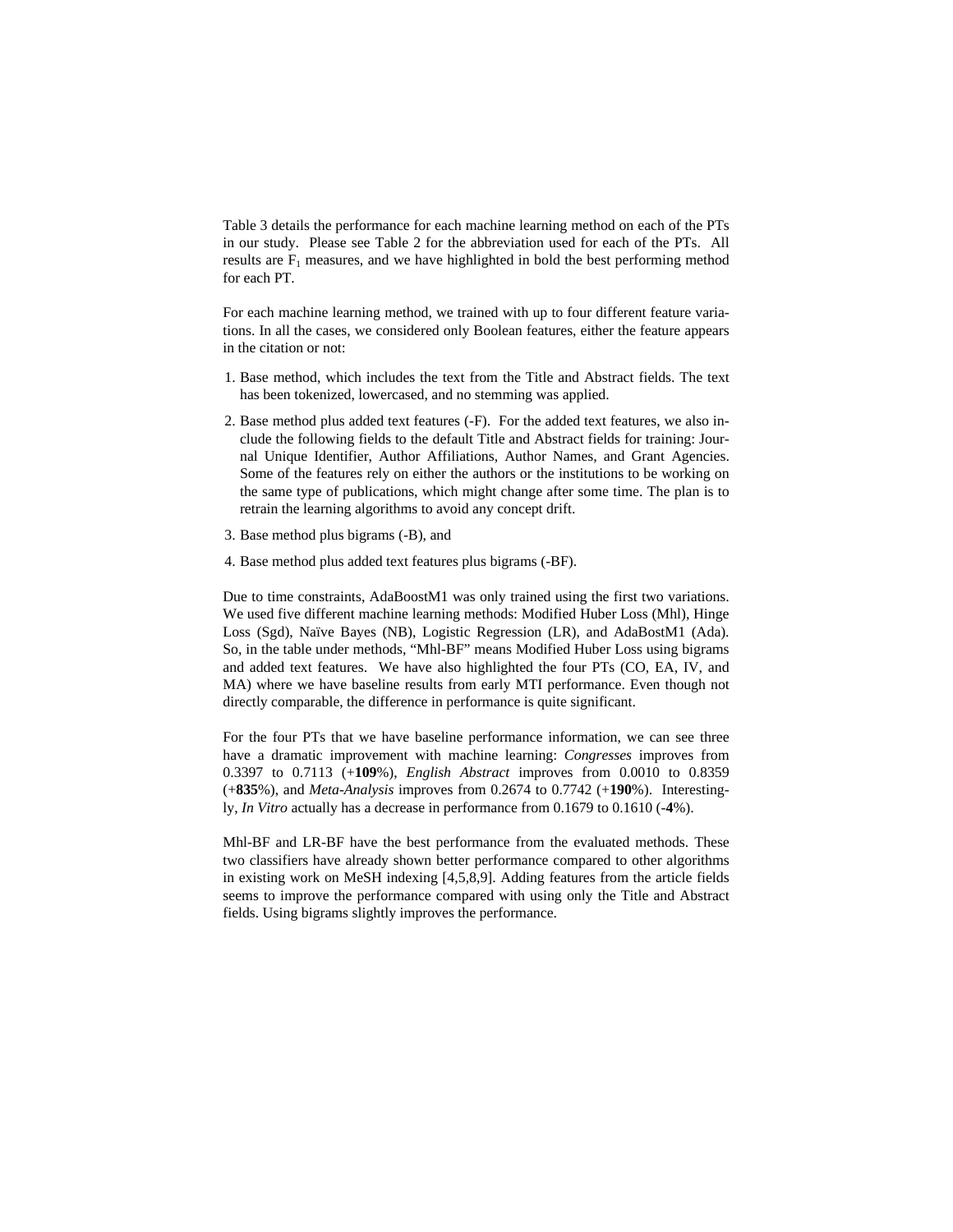#### **4 Discussion**

Not surprisingly with machine learning, there is no clear winning method that works best for all of the Publication Types, echoing the findings for MeSH indexing [4,5,8,9]. The Logistic Regression (LR) method provides the highest  $F_1$  measures for six of the ten PTs in our study making it the best overall performer. Even within the LR method results, the highest measures come from both the default (LR) and then Base method plus added text features plus bigrams (LR-BF) with a great deal of differences in performance between the two variations. The results for the Modified Huber Loss (Mhl), Hinge Loss (Sgd), and AdaboostM1 (Ada) methods were very close to the results for the LR method and depending on retraining might in some cases perform slightly better than the LR method.

The Naïve Bayes method was far behind all of the other methods. This effect is more dramatic when the ratio of positives is smaller compared to the number of negatives. This has been explained already by Rennie et al. [**Error! Reference source not found.**] and it is due to the imbalance between the classes for which the Naïve Bayes classifier favors the majority class. In addition, this effect is more dramatic with a larger set of dependent features, in which the decision boundary is pushed by the related features favoring the majority class even more.

*Case Reports*, *Congresses*, *English Abstract*, *Meta-Analysis*, *Randomized Controlled Trial*, and *Review* all have  $F_1$  measures above 0.700 making them promising candidates for future integration into the indexing process. The remaining PTs *Clinical Trial, Controlled Clinical Trial, Editorial, and <i>In Vitro* all have F<sub>1</sub> measures too low for consideration at this time but provide the kernel for further research into improving their performance.

The overall results are promising enough to warrant expanding the experiments to include more PTs to see how they will perform.

If we focus on the 480,631 citations in the 2013 MEDLINE Baseline with a 2012 Publication Date, we can see that several of our high performing PTs were also some of the most frequently used PTs. *Review* (46,808) is fourth, *Case Reports* (27,662) fifth, *English Abstract* (14,208) tenth, and *Randomized Controlled Trial* (11,408) twelfth. By providing accurate Publication Type recommendations to the indexers, we will help make their jobs easier and more efficient.

Two of the PTs intrigued us enough to warrant a deeper study for very different reasons.

*English Abstract* performed very well (0.8359) in our experiments, but, we could not understand why it did not reach 1.0000. The rule for identifying whether an article is actually an *English Abstract* is very clear, more so than most of the PTs. If an article has a title in brackets (meaning it was translated into English) and contains an ab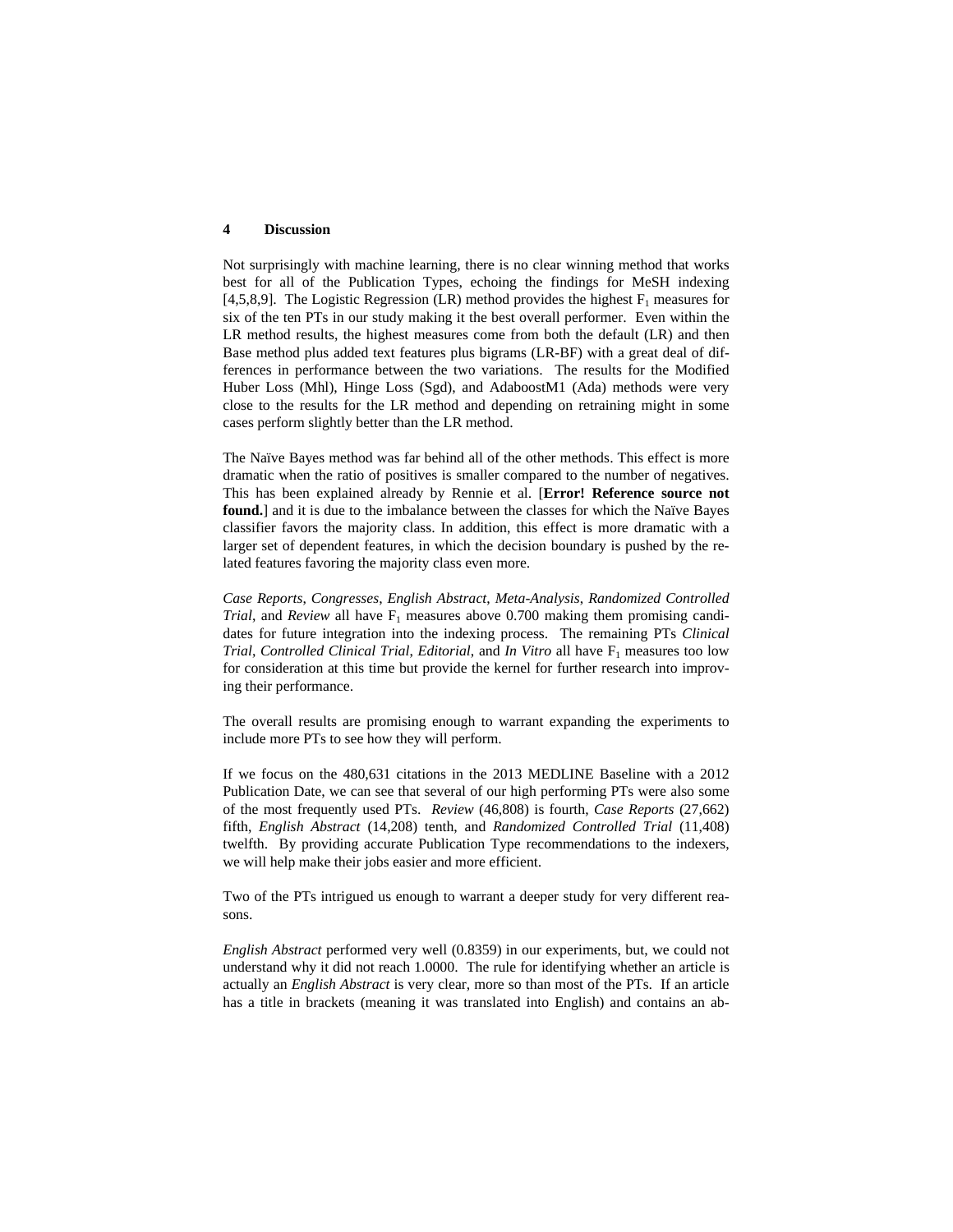stract, it should receive the *English Abstract* Publication Type. What we found in talking with an indexer is that *English Abstract* is actually not added by the indexer at all. This rule was straightforward enough that there is a program in place to automatically assign this Publication Type to articles before the indexing is released to the MEDLINE/PubMed database. During our false positives error analysis we found that the majority of cases met the definition of *English Abstract*, but, simply did not have the Publication Type assigned and this is very likely the cause of not meeting our goal of 1.0000.

*In Vitro* on the other hand actually performed worse than our MTI baseline and we wanted to try and find out what might be causing this anomaly. *In Vitro* was designated as a Check Tag when our MTI baseline measure was taken and changed to being a Publication Type shortly thereafter. As a Check Tag, indexers would have used *In Vitro* much differently than as a Publication Type since Check Tags are based on the main topics found in the article and PTs describe the type or genre of the article. This may account for some of the differences in performance, but, there had to be additional reasons for such a low  $F_1$  measure (0.1610) for *In Vitro*. We only used the last three years of MEDLINE in our experiments, so this time period would only include *In Vitro* as a Publication Type. So, we should not be confusing the machine learning algorithms by providing them with contradictory data. What we found in our error analysis was that in almost all of the false negatives that we manually reviewed, the information for designating the article as *In Vitro* was located in the full text of the article, usually in the Methods section, where the authors describe how they performed their research. This fact alone explains the low performance for *In Vitro* and highlights one of the challenges we mentioned earlier (full text versus only using title and abstract) to successfully recommend Publication Types.

## **5 Conclusion and Future Work**

We have evaluated the automatic assignment of PTs to MEDLINE articles based on machine learning, which extends our previous machine learning efforts using MTI. We find that for the majority (6 of 10) of PTs the performance is quite good with  $F_1$ measures above 0.700, while further work is required for the rest of them. The results also show that in addition to the title and abstract text, further information provided from fields in the MEDLINE article result in improved performance. The discussion section shows that feature engineering might provide improved performance, for instance, in the *English Abstract* case.

Future work will involve expanding the experiments to include most of the remaining frequently used PTs to see if we can identify the set of PTs that perform the best and that would provide the most assistance to the indexers. We will also be exploring the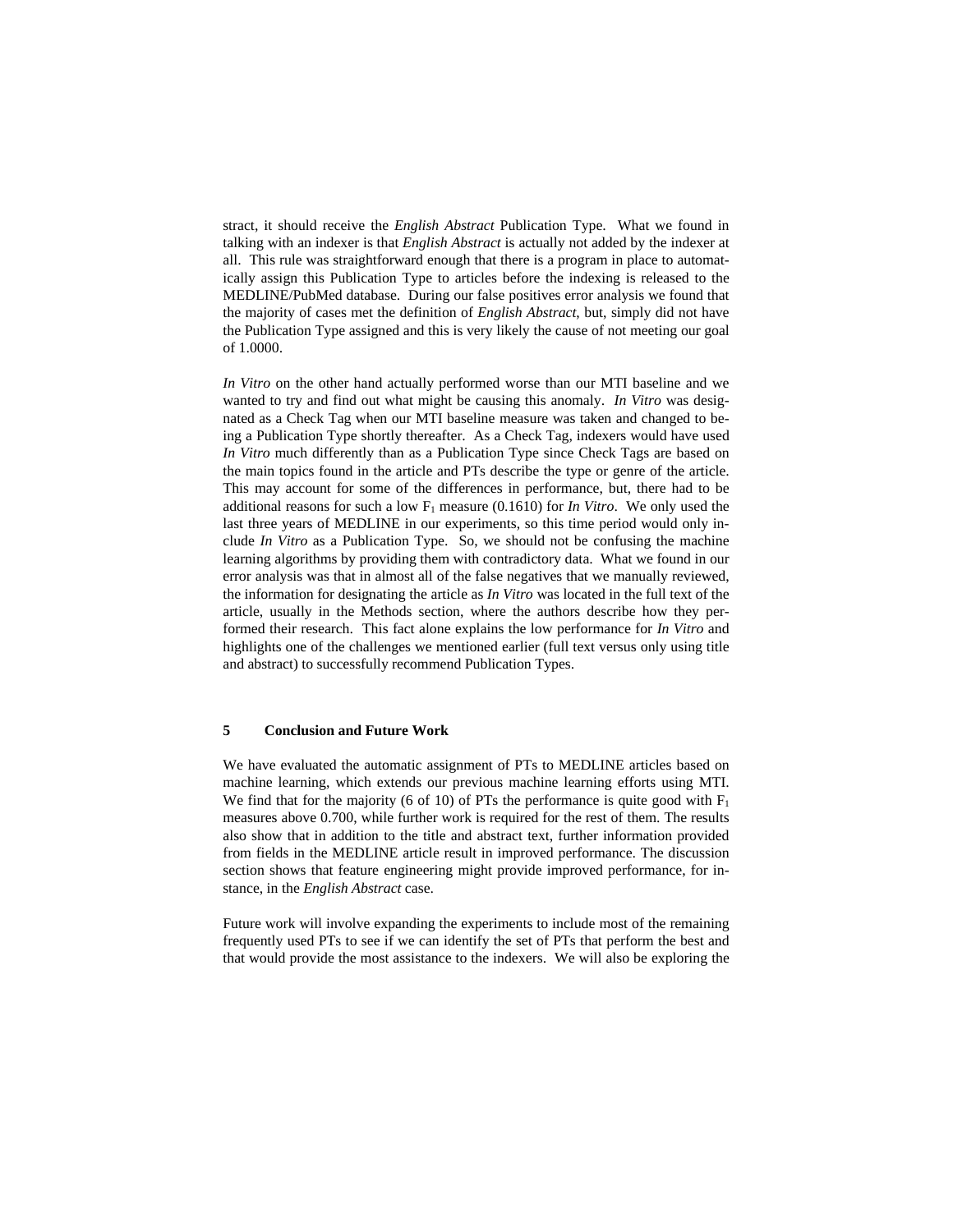use of openly available full text from PubMed Central<sup>14</sup> to see if the full text would benefit *In Vitro* as well as other poorly performing PTs.

# **Acknowledgements**

NICTA is funded by the Australian Government as represented by the Department of Broadband, Communications and the Digital Economy and the Australian Research Council through the ICT Centre of Excellence program. This work was also partly supported by the Intramural Research Program of the NIH, National Library of Medicine. The authors would also like to thank Preeti Kochar a senior indexer at the U.S. National Library of Medicine for her valuable insights into how the Publication Types work from an indexer's perspective.

# **References**

- 1. Aronson A.R., Bodenreider O., Chang H.F., Humphrey S.M., Mork J.G., Nelson S.J., Rindflesch T.C., Wilbur W.J. (2000). The NLM indexing initiative. Proc AMIA Symp 2000;:17-21.
- 2. Aronson AR and Lang FM. (2010). An Overview of MetaMap: Historical Perspective and Recent Advances. J Am Med Inform Assoc. 2010 May 1;17(3):229-36.
- 3. Aronson A.R., Mork J.G., Gay C.W., Humphrey S.M., Rogers W.J. (2004). The NLM Indexing Initiative's Medical Text Indexer. Medinfo 2004;11(Pt 1):268-72
- 4. Jimeno-Yepes, A., Mork, J.G., Demner-Fushman, D., and Aronson, A.R. (2011c). Automatic algorithm selection for MeSH Heading indexing based on meta-learning. International Symposium on Languages in Biology and Medicine, Singapore, December, 2011.
- 5. Jimeno-Yepes, Antonio, Mork JG, Demner-Fushman D, Aronson AR. Comparison and combination of several MeSH indexing approaches. AMIA Annual Symposium Proceedings. Vol. 2013. American Medical Informatics Association, 2013.
- 6. Lin, J., & Wilbur, W. J. (2007). PubMed related articles: a probabilistic topic-based model for content similarity. BMC bioinformatics, 8(1), 423.
- 7. Bodenreider O, Nelson SJ, Hole WT, and Chang HF. Beyond Synonymy: Exploiting the UMLS Semantics in Mapping Vocabularies. Proc AMIA Symp 1998;:815-9.
- 8. Jimeno-Yepes, A., Wilkowski, B., Mork, J.G., Demner-Fushman, D., and Aronson, A.R. (2012). MeSH indexing: machine learning and lessons learned. ACM SIGHIT International Health Informatics Symposium, Miami, FL, USA, 2012.
- 9. Jimeno-Yepes A, Mork J, Demner-Fushman D, Aronson AR. A one-size-fits-all indexing method does not exist: automatic selection based on meta-learning. JCSE, vol. 6, no. 2, pp.151-160, 2012.
- 10. M.E. Funk and C.A. Reid. Indexing consistency in MEDLINE. Bulletin of the Medical Library Association, 71(2):176, 1983.
- 11. Joachims, T. (1998). Text Categorization with Support Vector Machines: Learning with Many Relevant Features. (C. Nédellec & C. Rouveirol, Eds.)Machine Learning ECML98, 1398(2), 2-7. Springer

 $14 \text{ http://www.ncbi.nlm.nih.gov/pmc/}$